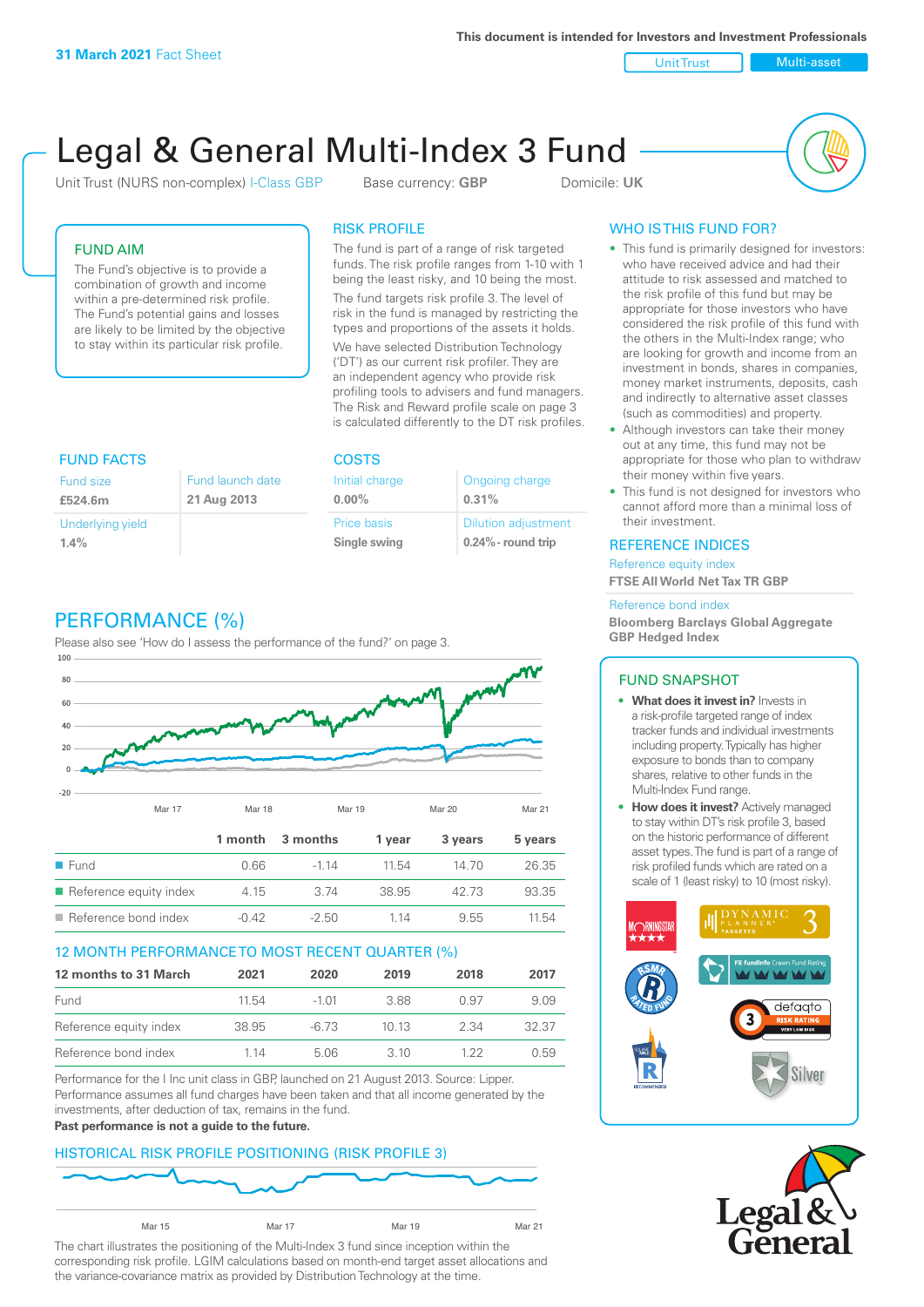# Legal & General Multi-Index 3 Fund

Unit Trust (NURS non-complex) I-Class GBP

# PORTFOLIO BREAKDOWN

All data source LGIM unless otherwise stated. Totals may not sum due to rounding.





#### FUND MANAGERS

The fund managers have responsibility for managing the multi-index fund range. They are part of the Multi-Asset Funds (MAF) team in LGIM. This team focuses on designing and managing multi-asset funds that are tailored to match the specific objectives of various client types. The team sits within a wider Asset Allocation team which combines both depth of experience with a broad range of expertise from different fields, including fund management, investment consulting and risk management roles.

# TOP 10 HOLDINGS (%)

| Cash                                                   | 16.5 |
|--------------------------------------------------------|------|
| L&G Sterling Corporate Bond Index Fund                 | 8.5  |
| L&G All Stocks Gilt Index Trust                        | 8.5  |
| <b>LGIM Global Corporate Bond Fund</b>                 | 7.0  |
| L&G UK Index Trust                                     | 5.0  |
| <b>L&amp;G US Index Trust</b>                          | 4.8  |
| L&G Global Infrastructure Index Fund                   | 3.5  |
| L&G Japan Index Trust                                  | 3.5  |
| L&G Emerging Markets Government Bond (US\$) Index Fund | 3.5  |
| L&G High Income Trust                                  | 3.0  |